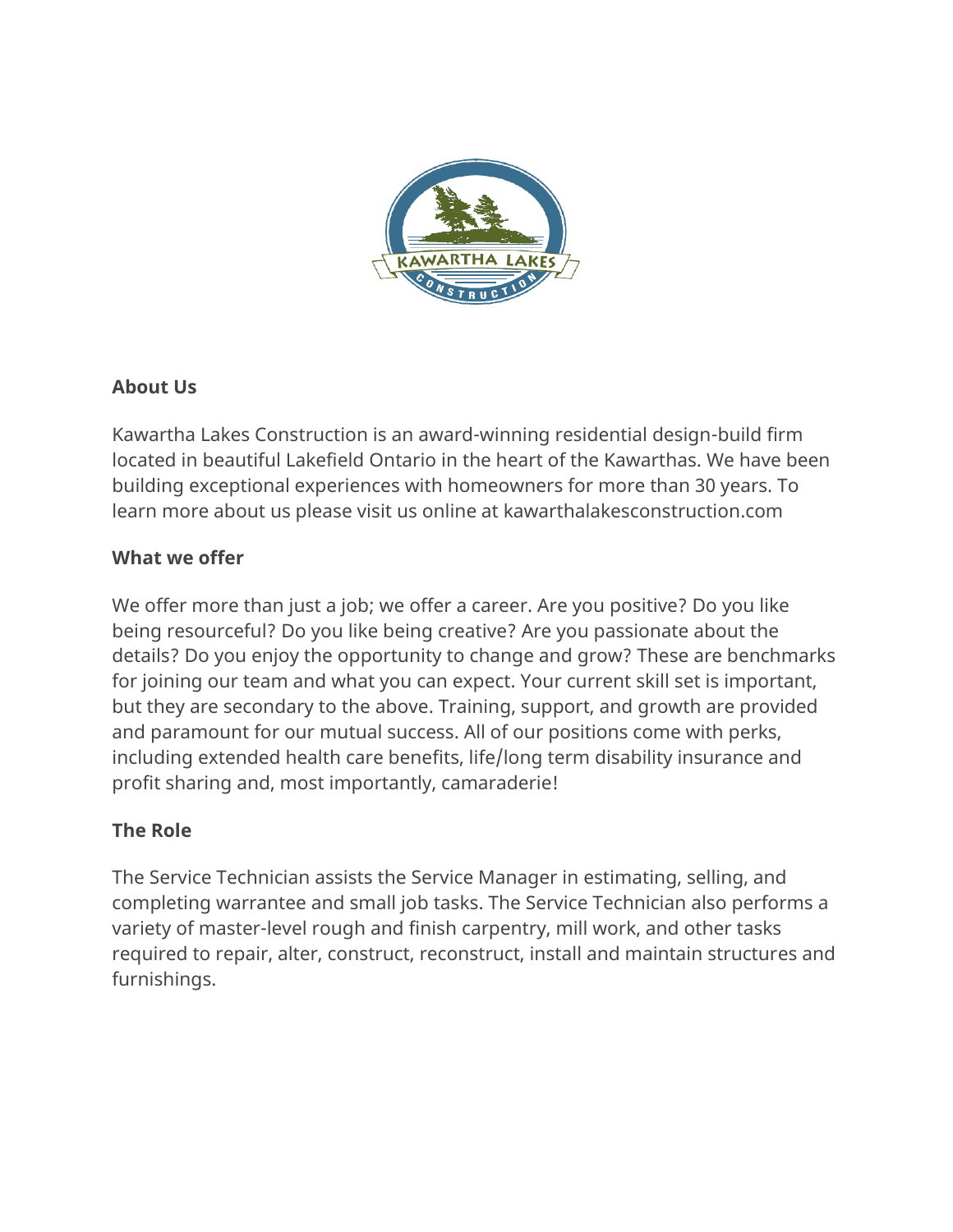## **Responsibilities**

- Performs skilled carpentry work in the maintenance, repair, alteration and construction of buildings, facilities, and structures meeting project standards.
- Interprets project timelines, plans, diagrams, blueprints, sketches, specifications, and working drawings of construction jobs.
- Acts as site manager, supervising build-team members, and subcontractors.
- Maintains sub-contractor relationships and scheduling.
- Arrange and secure inspection with township building inspectors.
- Works along with the Service Manager to accurately estimate projects.
- Assists in selling small projects.
- Completes and submits daily logs
- Ensures compliance with building codes, health and safety legislation, and KLC standards.
- Liaises with clients and provides a high level of client satisfaction.

## **Competencies**

- Ability to complete all tasks with high attention to detail and quality.
- Ability to read and interpret blueprints.
- Ability to work to a schedule, completing tasks on time and within a budget to meet volume and gross profit.
- Ability to provide accurate estimates.
- Advanced math skills.
- Ability to read and interpret budgets.
- Ability to maintain effective relationships through strong interpersonal skills.
- Ability to communicate effectively both verbally and in writing with clients and employees in a professional manner.

# **Qualifications**

- Masters' knowledge of building construction processes.
- Knowledge of appropriate legislation including Occupational Health & Safety Act, Construction regulations.
- Knowledge of the Ontario Building Code & appropriate standards.
- Knowledge of safe operation of basic hand and power tools.
- Moderate computer & technology skills (Outlook, MS Word, Excel, Text, Email, UDA, tablet, PCs)
- Minimum 20,000 hours residential construction experience.